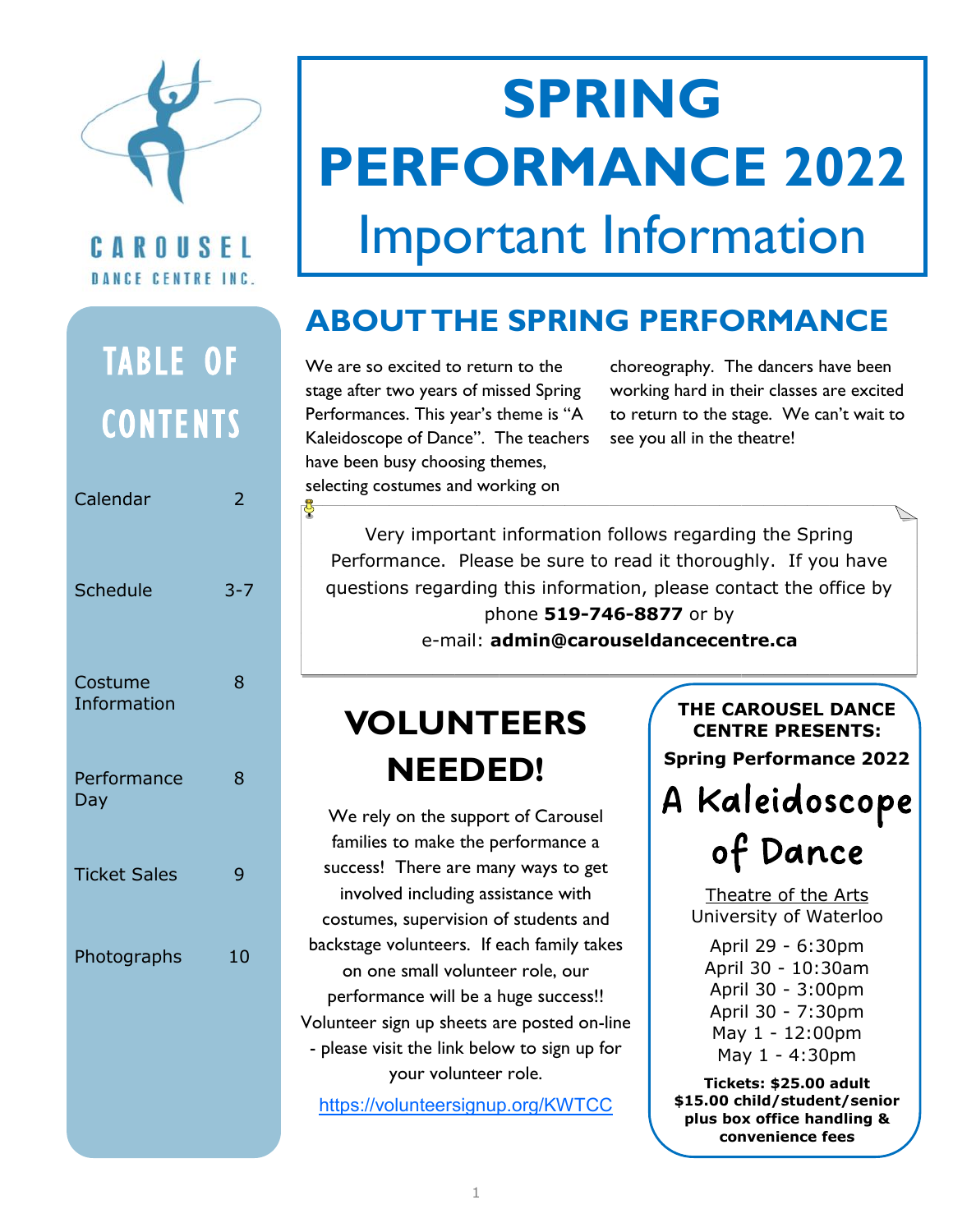# April 2022

| <b>SUN</b>                        | <b>MON</b>                                                                    | TUE | <b>WED</b>                               | <b>THU</b> | <b>FRI</b>                             | <b>SAT</b>                                                        |
|-----------------------------------|-------------------------------------------------------------------------------|-----|------------------------------------------|------------|----------------------------------------|-------------------------------------------------------------------|
|                                   | COSTUME FEES POSTED TO ACCOUNTS WEEK OF MARCH 28TH                            |     |                                          |            |                                        | $\overline{2}$                                                    |
| 3                                 | 4<br>Costume<br>Fees Due                                                      | 5   | n<br><b>COSTUME HANDOUT - April 8-14</b> |            | 8<br><b>Costume Hand</b><br>Out Begins | 9                                                                 |
| 10                                | 1 1 Tickets On-Sale<br>12:00pm<br>*see page 9 for<br>details                  | 12  | 13                                       | 14         | 15<br><b>GOOD FRIDAY</b><br>No Classes | <b>EASTER</b><br>16<br>SATURDAY<br><b>CLASSES ARE</b><br>RUNNING! |
| <b>EASTER</b><br>17<br>No Classes | <b>EASTER</b><br>18<br><b>MONDAY</b><br><b>CLASSES ARE</b><br><b>RUNNING!</b> | 19  | 20                                       | 21         | 22                                     | 23                                                                |
| 24                                | 25                                                                            | 26  | 27                                       | 28         | 129 <sub>Performance</sub><br>6:30pm   | 30Performances<br>10:30am/3:00pm<br>/7:30pm                       |

# May 2022

| <b>SUN</b>                                     | <b>MON</b>                         | <b>TUE</b>                          | <b>WED</b>     | <b>THU</b> | <b>FRI</b> | <b>SAT</b> |
|------------------------------------------------|------------------------------------|-------------------------------------|----------------|------------|------------|------------|
| $\mathbf{l}$<br>Performances<br>12:00pm/4:30pm | $\overline{2}$                     | 3                                   | $\overline{3}$ | 5          | 6          | 7          |
| $81$ <b>Exercise</b>                           | 9                                  | 10<br>SPRING DANCE<br><b>BEGINS</b> | 11             | 12         | 13         | 14         |
| 15                                             | 16                                 | 17                                  | 18             | 19         | 20         | 21         |
| 22                                             | 23<br>Victoria Day -<br>NO CLASSES | 24                                  | 25             | 26         | 27         | 28         |
| 29                                             | 30                                 | 31                                  |                |            |            |            |

2022/2023 Registration begins on June 1st at 9:30am.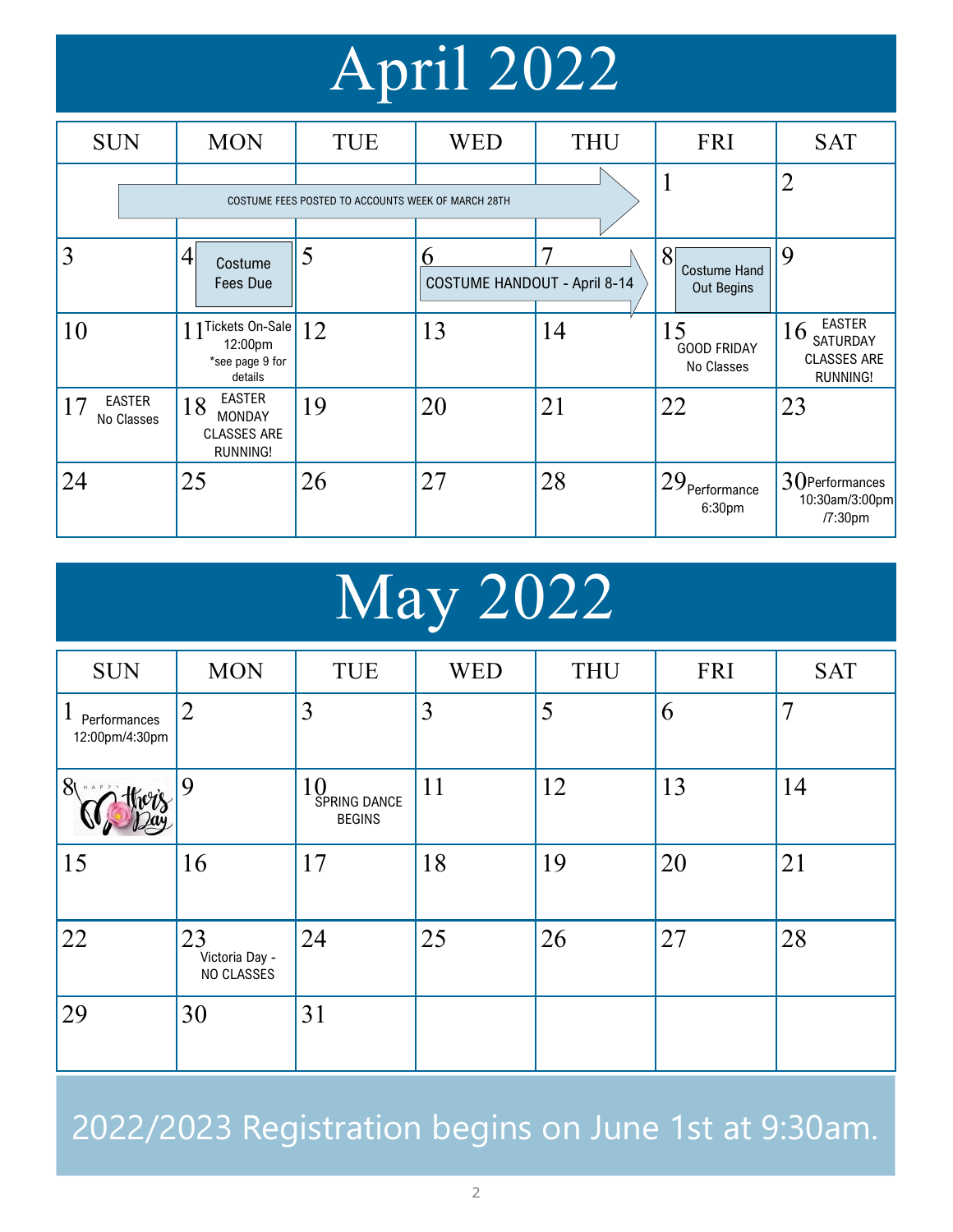### **SCHEDULE**

Please view the schedules on the following pages for theatre rehearsal and performance times. There is a separate theatre rehearsal for each class that your child is enrolled in.

### **PRIMARY, JUNIOR 1 & DANCE FOR EVERYBODY**

Primary, Junior 1 and Dance for EveryBODY classes perform in ONE show. Rehearsal and performance times are detailed below.

| <b>CLASS</b>           | <b>COLOUR</b> | <b>THEME</b>            | <b>THEATRE</b><br><b>REHEARSAL TIME</b> | <b>PERFORMANCE</b><br><b>TIME</b> |
|------------------------|---------------|-------------------------|-----------------------------------------|-----------------------------------|
| Primary 1 Sat          | Yellow        | <b>Rubber Duckie</b>    | Tues April 26 5:30-6:15pm               | Sun May 14:30pm                   |
| Primary 1 Sun          | Yellow        | <b>Rubber Duckie</b>    | Tues April 26 6:15-7:00pm               | Sun May 1 12pm                    |
| Primary 1 Thurs        | Pink          | Little Bo Peep          | Wed April 27 5:30-6:30pm                | Sun May 14:30pm                   |
| Primary 2 Mon          | Pink          | Little Bo Peep          | Thurs April 28 4:30-5:30pm              | Fri April 29 6:30                 |
| Primary 2 Sat          | Pink          | Little Bo Peep          | Wed April 27 5:30-6:30pm                | Sat April 30 10:30                |
| Primary 2 Sun          | Green         | Frogs                   | Tues April 26 5:30-6:15pm               | Sat April 30 3:00                 |
| Primary 3 Ballet Sat   | Purple        | Lavender                | Thurs April 28 6:00-7:00pm              | Sun May 1 12pm                    |
| Primary 3 Ballet Sun   | Pink          | <b>Ballerinas</b>       | Tues April 26 6:15-7:00pm               | Sat April 30 7:30                 |
| Primary 3 Ballet Wed   | Pink          | <b>Ballerinas</b>       | Wed April 27 5:30-6:30pm                | Sun May 1 12pm                    |
| Primary 3 Modern Sat   | Green         | Frogs                   | Thurs April 28 6:00-7:00pm              | Sun May 1 12pm                    |
| Primary 3 Jazz         | Red           | <b>Birds</b>            | Wed April 27 4:30-5:30pm                | Sun May 1 12pm                    |
| Primary 3/Junior 1 Tap | Pink          | <b>Pink Panther</b>     | Wed April 27 4:30-5:30pm                | Sun May 14:30pm                   |
| J1 Ballet Sat          | Yellow        | <b>Rubber Duckie</b>    | Thurs April 28 5:30-6:00pm              | Fri April 29 6:30                 |
| J1 Ballet Wed          | Red           | Lady bugs               | Wed April 27 5:30-6:30pm                | Sun May 14:30pm                   |
| J1 Jazz                | <b>Neon</b>   | 80's                    | Wed April 27 5:30-6:30pm                | Sun May 14:30pm                   |
| J1 Modern Sat          | Green         | Leaves                  | Tues April 26 6:15-7:00pm               | Fri April 29 6:30                 |
| Dance for Everybody    | Blue          | <b>Blue Suede Shoes</b> | Thurs April 28 5:30-6:00pm              | Fri April 29 6:30                 |

### **THEATRE REHEARALS**

Dress rehearsals are held at the Theatre of the Arts, University of Waterloo, on April 26, 27 & 28. Arrive in full costume with hair & make-up done and report directly to the theatre 15 minutes prior to the start of your rehearsal. Students will sit in the theatre seats to watch until they are called to the stage for their rehearsal. Parents are welcome to remain in the theatre and watch rehearsals - photo and recording devices are not permitted at rehearsals or on performance nights. Students who rehearse more than one piece on the same night should arrive in their first costume and bring additional costumes in a garment bag clearly labelled with their name. Students can leave garment bags and costumes in the change areas assigned.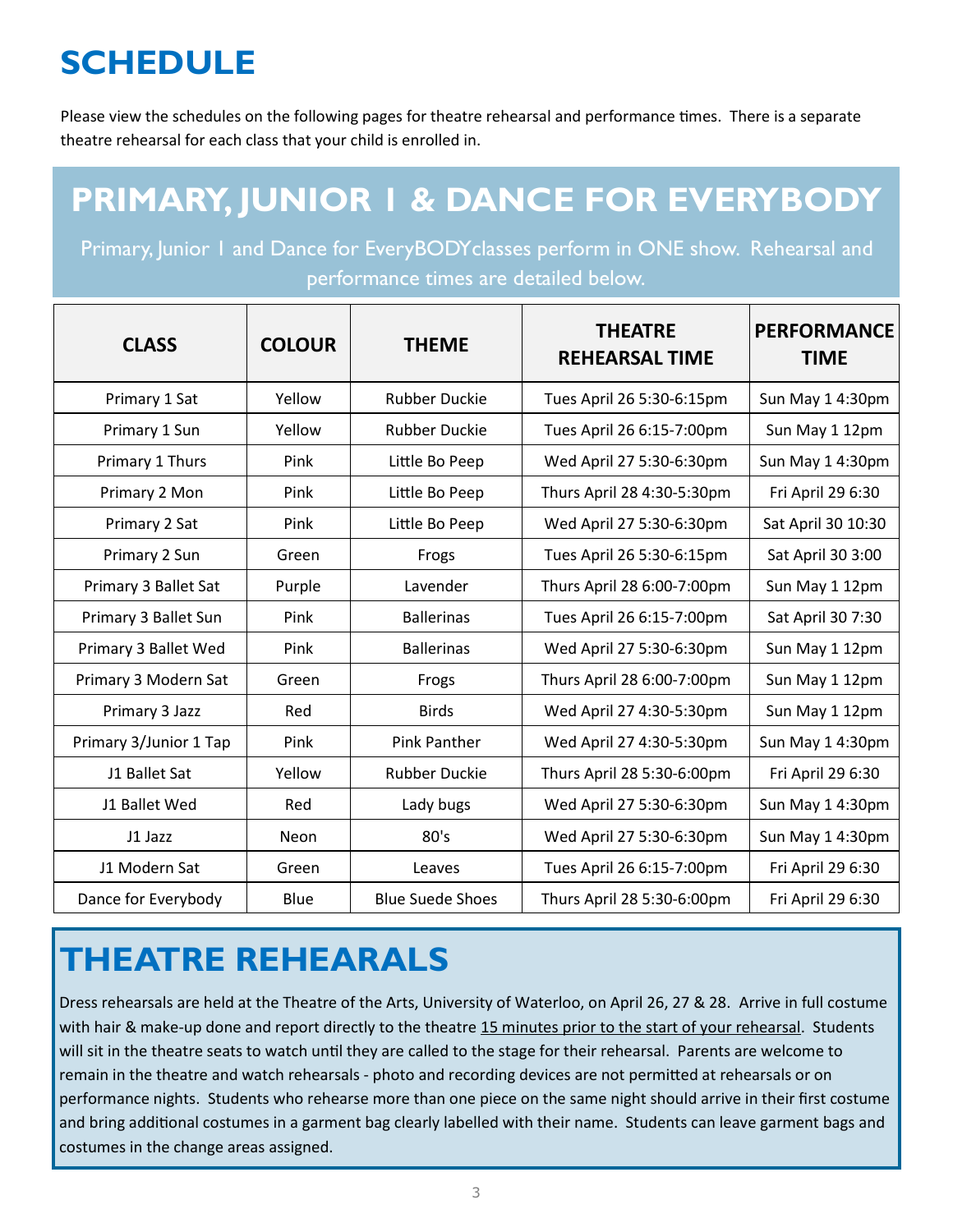### **JUNIOR 2, 3 & 4**

Junior 2, 3 & 4 classes perform in TWO shows. Rehearsal and performance times for students in these levels are detailed below.

| <b>CLASS</b>        | COL-<br><b>OUR</b> | <b>THEME</b>        | <b>THEATRE</b><br><b>REHEARSAL TIME</b> | <b>PERFORMANCE TIMES</b>              |
|---------------------|--------------------|---------------------|-----------------------------------------|---------------------------------------|
| J2 Ballet Fri & Sat | Yellow             | Sun                 | Tues April 26 4:30-5:30pm               | Sat April 30 10:30 & Sun May 1 12:00  |
| J2 Ballet Tues      | Purple             | <b>Purple Skies</b> | Wed April 27 4:30-5:30pm                | Sat April 30 10:30 & Sun May 1 12:00  |
| J2 Jazz Fri         | Blue               | <b>Blue World</b>   | Wed April 27 4:30-5:30pm                | Sat April 30 10:30 & Sun May 1 12:00  |
| J2 Jazz Thurs       | Blue               | <b>Blue World</b>   | Wed April 27 4:30-5:30pm                | Sat April 30 10:30 & Sun May 1 12:00  |
| J2 Modern Sat       | Yellow             | <b>Minions</b>      | Wed April 27 6:45-7:30pm                | Sat April 30 10:30 & Sun May 1 12:00  |
| J2 Modern Tues      | Red                | Lobsters            | Thurs April 28 6:00-7:00pm              | Sat April 30 10:30 & Sun May 1 12:00  |
| $J2/3$ Tap          | Red                | Lovin' Tap          | Wed April 27 4:30-5:30pm                | Sat April 30 10:30 & Sun May 1 12:00  |
| J3 Ballet Sat       | Yellow             | Sun                 | Thurs April 28 4:30-5:30pm              | Sat April 30 3:00 & Sat April 30 7:30 |
| J3 Ballet Tues      | Ivory              | Ebony & Ivory       | Thurs April 28 4:30-5:30pm              | Sat April 30 3:00 & Sat April 30 7:30 |
| J3 Jazz Tues        | Red                | 99 Red Balloons     | Wed April 27 6:45-7:30pm                | Sat April 30 3:00 & Sat April 30 7:30 |
| J3 Modern Sat       | Blue               | <b>Butterflies</b>  | Tues April 26 5:30-6:15pm               | Sat April 30 3:00 & Sat April 30 7:30 |
| J3 Modern Mon       | Purple             | Lilacs              | Wed April 27 6:45-7:30pm                | Sat April 30 3:00 & Sat April 30 7:30 |
| J4 Ballet Thurs/Sat | Yellow             | Sun                 | Thurs April 28 5:30-6:00pm              | Fri April 29 6:30 & Sun May 1 4:30    |
| J4 Ballet Tues/Fri  | Purple             | Lilacs              | Tues April 26 4:30-5:30pm               | Fri April 29 6:30 & Sun May 1 4:30    |
| J4 Ballet Wed/Sat   | <b>Brown</b>       | Brown Eyed Girl     | Thurs April 28 8:00-8:30pm              | Fri April 29 6:30 & Sun May 1 4:30    |
| J4 Jazz Mon         | <b>Neon</b>        | 80's                | Wed April 27 6:45-7:30pm                | Fri April 29 6:30 & Sun May 1 4:30    |
| J4 Jazz Wed         | Red                | Lobsters            | Thurs April 28 8:00-8:30pm              | Fri April 29 6:30 & Sun May 1 4:30    |
| J4 Modern Sat       | <b>Brown</b>       | Wood                | Thurs April 28 6:00-7:00pm              | Fri April 29 6:30 & Sun May 1 4:30    |
| J4 Modern Mon/Tues  | Red                | Volcanos            | Thurs April 28 6:00-7:00pm              | Fri April 29 6:30 & Sun May 1 4:30    |

When is my last class?

**The last day of term 3 for dancers in Primary 2 and above is April 25th**. Monday, Thursday & Friday classes have additional classes following the recital as follows. Monday May 2nd & May 9th; Thursday May 5th & Friday - May 6th

**The last day of term 3 for Primary 1 dancers is May 8th.** There are no regular classes for Primary 1 dancers during the recital week April 26-May 1)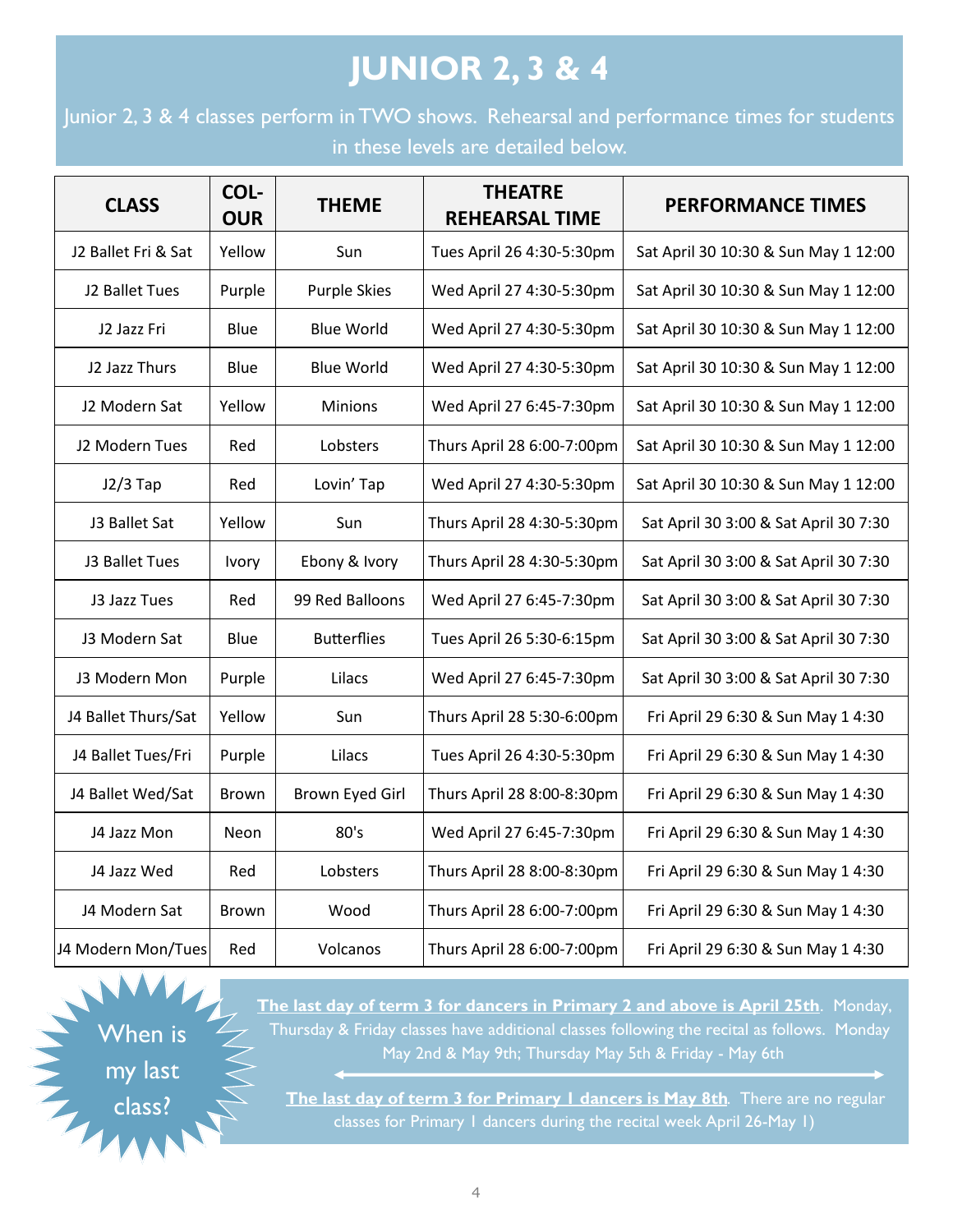### **LEVELS 5A & 5B**

Levels 5A & 5B perform in THREE shows. Rehearsal and performance times for students in these levels are detailed below.

| <b>CLASS</b>               | <b>COLOUR</b> | <b>THEME</b>                      | <b>THEATRE</b><br><b>REHEARSAL TIME</b> | <b>PERFORMANCE TIMES</b>                                |
|----------------------------|---------------|-----------------------------------|-----------------------------------------|---------------------------------------------------------|
| 5A Ballet Mon/<br>Wed      | <b>Ivory</b>  | Ebony & Ivory                     | Thurs April 28 4:30-5:30pm              | Fri April 29 6:30/Sat April 30 10:30/Sun<br>May 1 12:00 |
| 5A Ballet Tus/Sat          | <b>Blue</b>   | Smurfs                            | Tues April 26 4:30-5:30pm               | Fri April 29 6:30/Sat April 30 10:30/Sun<br>May 1 12:00 |
| 5A Jazz Thurs              | Neon          | 80's                              | Wed April 27 6:45-7:30pm                | Fri April 29 6:30/Sat April 30 10:30/Sun<br>May 1 12:00 |
| 5A Jazz Wed                | Neon          | 80's                              | Wed April 27 6:45-7:30pm                | Fri April 29 6:30/Sat April 30 10:30/Sun<br>May 1 12:00 |
| 5A Modern Mon              | Silver        | <b>Bubbles</b>                    | Wed April 27 7:30-8:30pm                | Fri April 29 6:30/Sat April 30 10:30/Sun<br>May 1 12:00 |
| 5A Modern Sat              | <b>Blue</b>   | Waves                             | Tues April 26 5:30-6:15pm               | Fri April 29 6:30/Sat April 30 10:30/Sun<br>May 1 12:00 |
| 5A/B Lyrical Thurs         | Pink          | Flowers                           | Thurs April 28 8:30-9:15pm              | Fri April 29 6:30/Sat April 30 10:30/Sun<br>May 1 12:00 |
| 5B Ballet Mon/<br>Wed      | Green         | Emeralds                          | Thurs April 28 8:00-8:30pm              | Sat April 30 3:00/Sat April 30 7:30/Sun<br>May 14:30    |
| 5B Ballet Tues/Fri         | White         | Peace                             | Thurs April 28 4:30-5:30pm              | Sat April 30 3:00/Sat April 30 7:30/Sun<br>May 14:30    |
| 5B Ballet Tues/Sat         | Pink          | <b>Breast Cancer</b><br>Awareness | Thurs April 28 4:30-5:30pm              | Sat April 30 3:00/Sat April 30 7:30/Sun<br>May 14:30    |
| 5B Jazz Fri                | <b>Black</b>  | <b>Everything Black</b>           | Wed April 27 5:30-6:30pm                | Sat April 30 3:00/Sat April 30 7:30/Sun<br>May 14:30    |
| 5B Jazz Thurs              | Green         | Go                                | Thurs April 28 7:15-8:00pm              | Sat April 30 3:00/Sat April 30 7:30/Sun<br>May 14:30    |
| 5B Jazz Wed                | <b>Black</b>  | Everything Black                  | Wed April 27 5:30-6:30pm                | Sat April 30 3:00/Sat April 30 7:30/Sun<br>May 14:30    |
| 5B Modern Mon              | Mocha         | Patterns/Shapes/<br>Lines         | Wed April 27 7:30-8:30pm                | Sat April 30 3:00/Sat April 30 7:30/Sun<br>May 14:30    |
| 5B Modern Sat              | Purple        | <b>Carousel Dancers</b>           | Tues April 26 6:15-7:00pm               | Sat April 30 3:00/Sat April 30 7:30/Sun<br>May 14:30    |
| 5B Modern Wed              | Orange        | Fire                              | Wed April 27 7:30-8:30pm                | Sat April 30 3:00/Sat April 30 7:30/Sun<br>May 14:30    |
| J4/5A/5B Tap<br>Tues 4pm   | <b>Black</b>  | Dancers in Black                  | Wed April 27 4:30-5:30pm                | Fri April 29 6:30/Sat April 30 10:30/Sun<br>May 1 12:00 |
| $J4/5A/5B$ Tap<br>Tues 5pm | <b>Black</b>  | Dancers in Black                  | Wed April 27 4:30-5:30pm                | Fri April 29 6:30/Sat April 30 10:30/Sun<br>May 1 12:00 |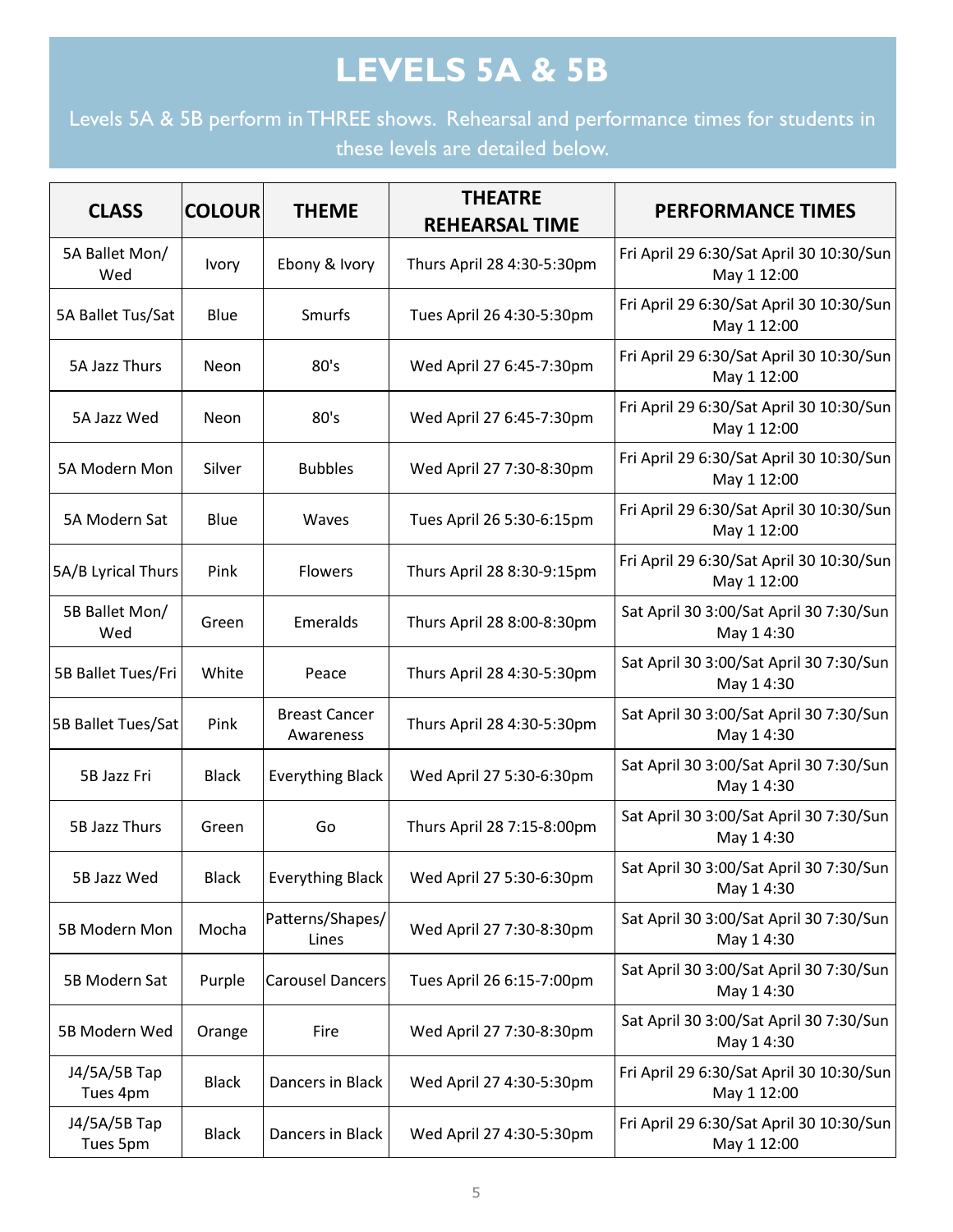### **LEVELS 6A+**

Levels 6A and above perform in FOUR shows. Rehearsal and performance times for students in these levels are details below.

| <b>CLASS</b>                    | <b>COLOUR</b> | <b>THEME</b>            | <b>THEATRE</b><br><b>REHEARSAL TIME</b> | <b>PERFORMANCE TIMES</b>                                                   |
|---------------------------------|---------------|-------------------------|-----------------------------------------|----------------------------------------------------------------------------|
| 6/7/8 Modern                    | Red           | Mars                    | Thurs April 28 7:15-<br>8:00pm          | Fri April 29 6:30/Sat April 30 10:30/<br>Sat April 30 7:30/Sun May 1 4:30  |
| 6A Ballet Mon/Thurs             | Green         | Serenade to Spring      | Tues April 26 7:15-<br>8:00pm           | Sat April 30 10:30/Sat April 30 3:00/<br>Sat April 30 7:30/Sun May 1 12:00 |
| 6A Ballet Thurs/Fri             | <b>Black</b>  | <b>Birds</b>            | Tues April 26 4:30-<br>5:30pm           | Sat April 30 10:30/Sat April 30 3:00/<br>Sat April 30 7:30/Sun May 1 12:00 |
| 6A Ballet Tues/Wed              | Mauve         | <b>Flower Petals</b>    | Tues April 26 7:15-<br>8:00pm           | Sat April 30 10:30/Sat April 30 3:00/<br>Sat April 30 7:30/Sun May 1 12:00 |
| 6A Jazz Thurs                   | Multi         | Colours of Unity        | Tues April 26 8:45-<br>9:30pm           | Sat April 30 10:30/Sat April 30 3:00/<br>Sat April 30 7:30/Sun May 1 12:00 |
| 6A Jazz Tues                    | Orange        | Orange Coloured<br>Sky  | Tues April 26 8:00-<br>8:45pm           | Sat April 30 10:30/Sat April 30 3:00/<br>Sat April 30 7:30/Sun May 1 12:00 |
| 6A Modern Mon                   | <b>Brown</b>  | Vintage<br>Photographs  | Wed April 27 7:30-<br>8:30pm            | Sat April 30 10:30/Sat April 30 3:00/<br>Sat April 30 7:30/Sun May 1 12:00 |
| 6A Modern Wed                   | Gold          | <b>Morning Sunlight</b> | Wed April 27 7:30-<br>8:30pm            | Sat April 30 10:30/Sat April 30 3:00/<br>Sat April 30 7:30/Sun May 1 12:00 |
| 6A/B Lyrical Sat 11:45          | Blue          | Eye of the Storm        | Thurs April 28 7:15-<br>8:00pm          | Sat April 30 10:30/Sat April 30 3:00/<br>Sat April 30 7:30/Sun May 1 12:00 |
| 6A/B Lyrical Thurs<br>3:30      | Blue          | Eye of the Storm        | Thurs April 28 7:15-<br>8:00pm          | Sat April 30 10:30/Sat April 30 3:00/<br>Sat April 30 7:30/Sun May 1 12:00 |
| 6A/B Lyrical Thurs<br>6:30      | Yellow        | Ray of Light            | Thurs April 28 8:30-<br>9:15pm          | Fri April 29 6:30/Sat April 30 3:00/Sun<br>May 1 12:00/Sun May 1 4:30      |
| 6A+Tap                          | Blue          | <b>Blue Jeans</b>       | Tues April 26 8:00-<br>8:45pm           | Fri April 29 6:30/Sat April 30 10:30/<br>Sat April 30 7:30/Sun May 1 4:30  |
| 6B Ballet Mon/Sat/<br>Thurs/Fri | Orange        | Construction<br>Workers | Tues April 26 4:30-<br>5:30pm           | Fri April 29 6:30/Sat April 30 3:00/Sun<br>May 1 12:00/Sun May 1 4:30      |
| 6B Ballet Wed/Sat               | White         | Clouds                  | Tues April 26 7:15-<br>8:00pm           | Fri April 29 6:30/Sat April 30 3:00/Sun<br>May 1 12:00/Sun May 1 4:30      |
| 6B Jazz Thurs 5:30              | Rainbow       | Pride                   | Tues April 26 8:45-<br>9:30pm           | Fri April 29 6:30/Sat April 30 3:00/Sun<br>May 1 12:00/Sun May 1 4:30      |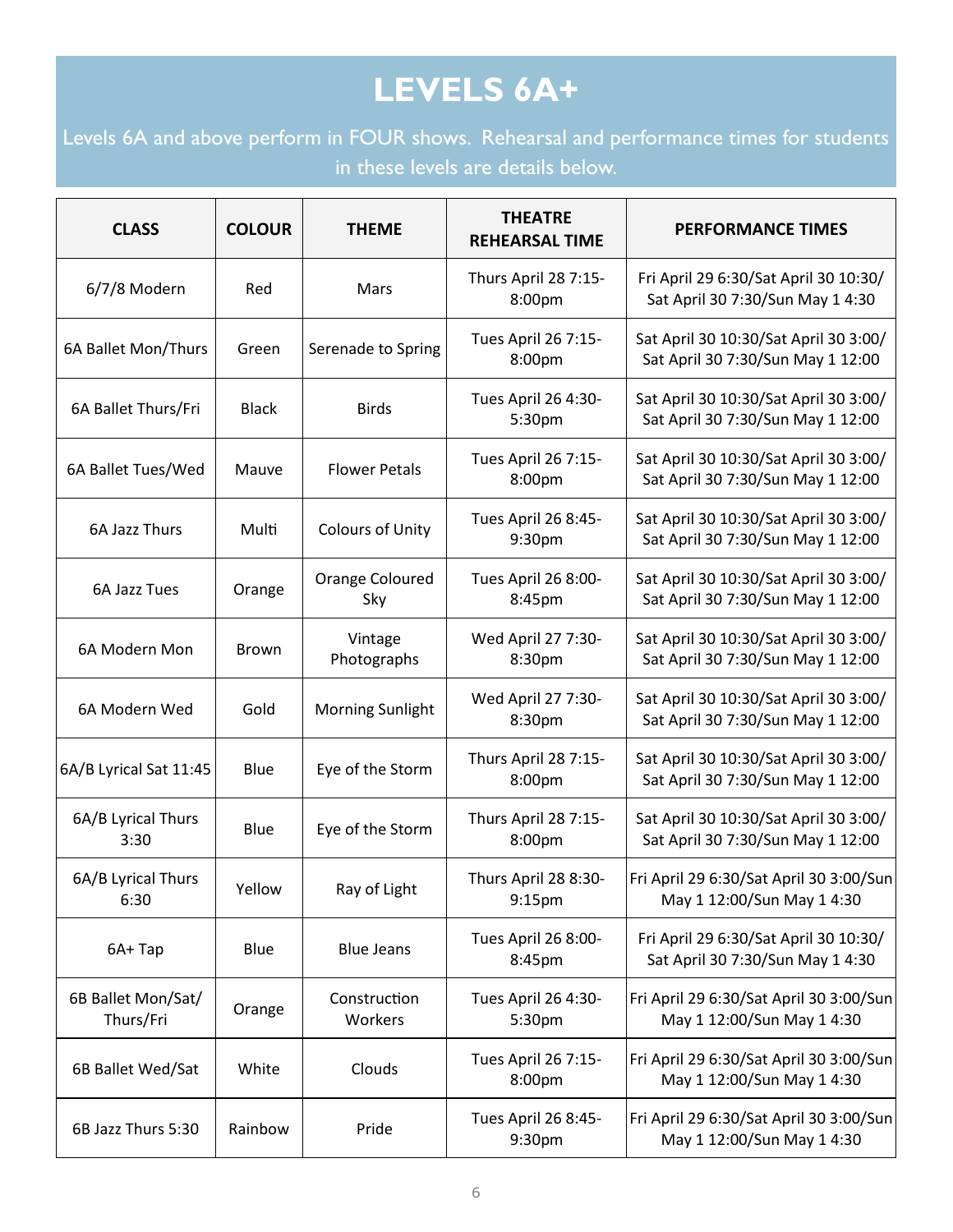#### **LEVELS 6A+**

Levels 6A and above perform in FOUR shows. Rehearsal and performance times for students in these levels are details below.

| <b>CLASS</b>               | <b>COLOUR</b>      | <b>THEME</b>        | <b>THEATRE</b><br><b>REHEARSAL TIME</b>    | <b>PERFORMANCE TIMES</b>                                                   |
|----------------------------|--------------------|---------------------|--------------------------------------------|----------------------------------------------------------------------------|
| 6B Jazz Thurs 7:30         | <b>Black</b>       | Magic               | Thurs April 28 8:30-<br>9:15pm             | Fri April 29 6:30/Sat April 30 3:00/Sun<br>May 1 12:00/Sun May 1 4:30      |
| 6B Modern Mon/Wed          | Grey               | Smoke               | Wed April 27 7:30-<br>8:30pm               | Fri April 29 6:30/Sat April 30 3:00/Sun<br>May 1 12:00/Sun May 1 4:30      |
| 7A Ballet Mon/Fri          | White              | Giselle             | Tues April 26 4:30-<br>5:30pm              | Fri April 29 6:30/Sat April 30 10:30/<br>Sat April 30 7:30/Sun May 1 4:30  |
| 7A Ballet Tues/Sat         | Rainbow            | <b>True Colours</b> | Tues April 26 7:15-<br>8:00pm              | Fri April 29 6:30/Sat April 30 10:30/<br>Sat April 30 7:30/Sun May 1 4:30  |
| 7A Jazz Thurs              | Shiny Rain-<br>bow | Spectrum            | Thurs April 28 7:15-<br>8:00pm             | Fri April 29 6:30/Sat April 30 10:30/<br>Sat April 30 7:30/Sun May 1 4:30  |
| 7A Jazz Tues               | Silver             | <b>Diamonds</b>     | Tues April 26 8:00-<br>8:45pm              | Fri April 29 6:30/Sat April 30 10:30/<br>Sat April 30 7:30/Sun May 1 4:30  |
| 7A Modern Mon              | <b>Beige</b>       | Sand                | Wed April 27 8:30-<br>9:00pm               | Fri April 29 6:30/Sat April 30 10:30/<br>Sat April 30 7:30/Sun May 1 4:30  |
| 7A Modern Wed              | Yellow             | <b>Daffodils</b>    | Wed April 27 8:30-<br>9:00pm               | Fri April 29 6:30/Sat April 30 10:30/<br>Sat April 30 7:30/Sun May 1 4:30  |
| 7A/B Lyrical Thurs<br>7:30 | Green              | Green with Envy     | Tues April 26 8:45-<br>9:30pm              | Fri April 29 6:30/Sat April 30 10:30/<br>Sat April 30 7:30/Sun May 1 4:30  |
| 7A/B Lyrical Thurs<br>8:30 | Blue               | <b>Blue Sky</b>     | Thurs April 28 8:30-<br>9:15 <sub>pm</sub> | Sat April 30 10:30/Sat April 30 3:00/<br>Sat April 30 7:30/Sun May 1 12:00 |
| <b>7B Ballet Tues</b>      | White              | Swan Lake           | Tues April 26 7:15-<br>8:00pm              | Sat April 30 10:30/Sat April 30 3:00/<br>Sat April 30 7:30/Sun May 1 12:00 |
| 7B Jazz Thurs              | Black &<br>Gold    | The Great Gatsby    | Tues April 26 8:45-<br>9:30pm              | Sat April 30 10:30/Sat April 30 3:00/<br>Sat April 30 7:30/Sun May 1 12:00 |
| 7B Jazz Tues               | Multi              | Social Justice      | Tues April 26 8:00-<br>8:45pm              | Sat April 30 10:30/Sat April 30 3:00/<br>Sat April 30 7:30/Sun May 1 12:00 |
| 7B Modern Mon/Wed          | Blue               | Ocean               | Wed April 27 8:30-<br>9:00pm               | Sat April 30 10:30/Sat April 30 3:00/<br>Sat April 30 7:30/Sun May 1 12:00 |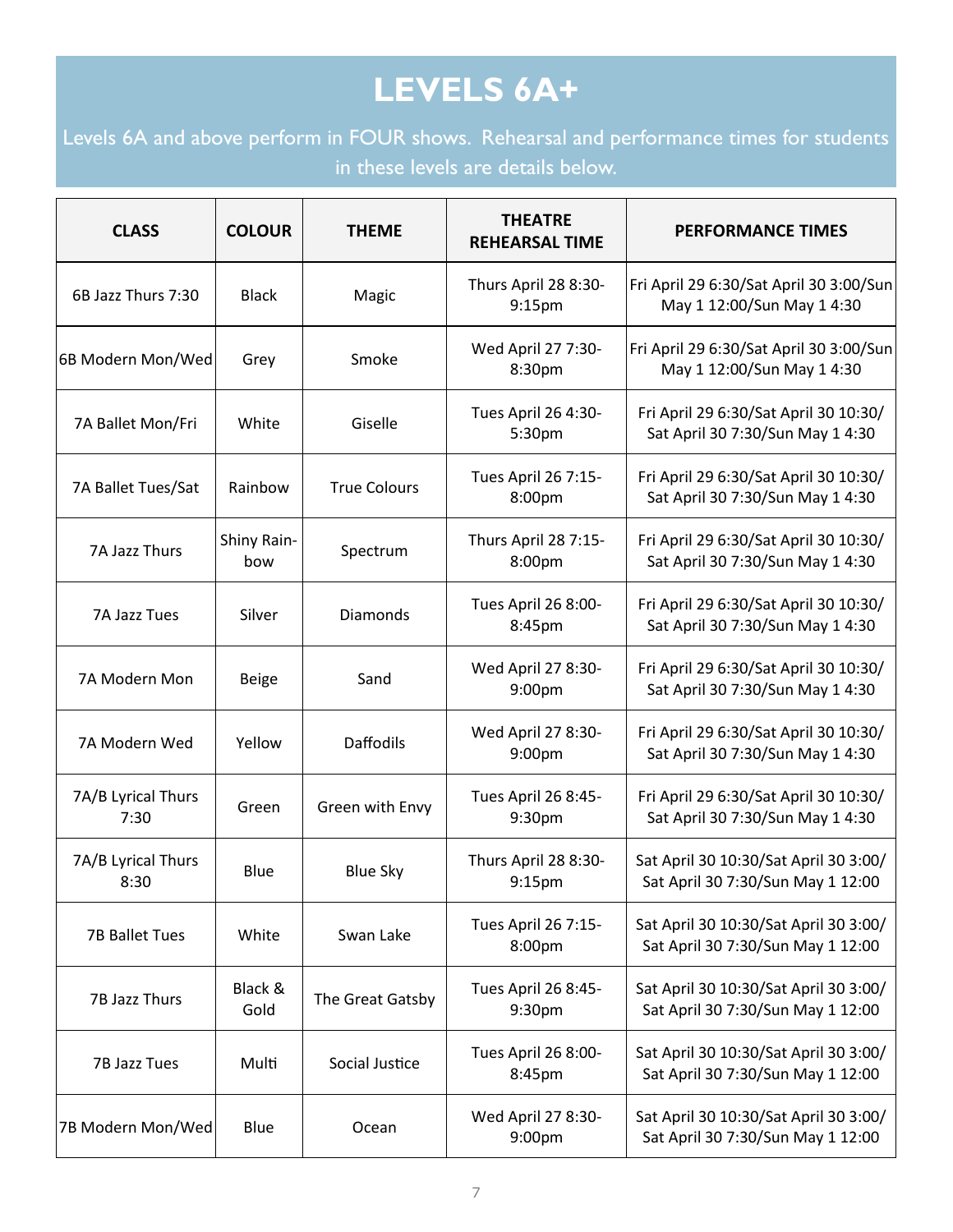### **COSTUME INFORMATION**

Costumes for the Spring Performance will be **distributed in class** and sent home with your child **during the period from April 8-14.**

There is a fee for costumes and students keep their costumes following the performance (unless otherwise noted). Costume fees **will be posted to your account during the week of March 28th** and are **due on April 4th**. Costume fees and all account balances must be **paid in full** before costumes are sent home with students.

Costume payments can be made:

- 1) On-line through your registration portal [Online Registration -](https://app.thestudiodirector.com/carousel/portal.sd?page=Login) The Studio Director
- 2) By e-transfer to admin@carouseldancecentre.ca
- 3) In person by debit, cash or cheque

During costume hand out week you will be provided with a link to our costume spreadsheet which will provide additional costuming details including hair and tight requirements.

If your child is in more than one dance in the spring performance, we highly recommend purchasing a skin tone camisole leotard. These suits can be worn underneath all costumes and make changing from one costume to the next much easier without the need for travelling to the washroom to do so.

Now that Inspirations Dancewear has closed, we are recommending Freestyle Dancewear in Guelph to purchase dance items such as shoes, tights & skin tone camisole leotards - [FreeStyle Dancewear \(freestyle-dancewear.com\)](https://www.freestyle-dancewear.com/).

### **NOTES FOR PERFORMANCE DAYS**

#### **Arrival at the theatre . . .**

Students should arrive a minimum of 30 minutes prior to the start of the performance.

Upon arrival at the theatre, signs will be posted with details of change room/dressing room assignment. Parents must drop off and pick up students from their assigned room and all children, Junior 1 and below, must be signed in and out.

#### **During the performance . . .**

Before and after their time on stage, students will be supervised in classrooms at the Theatre of the Arts. There will be colouring pages and activities to keep the students occupied.

#### **Preparing for Performance Day . . .**

**Hair** - Hair must be worn neatly off the face, in a bun for students with long hair and neatly pinned back for students with short hair. Bangs are acceptable for students in the primary and junior schools. All students in the intermediate and senior schools should gel/pin bangs back.

**Make-Up** - Students are responsible for applying their own make-up.

Primary & Junior School (age 5-11)

Brown eye shadow, blush & lipstick\*

Intermediate & Senior School (age 12+)

Brown eye shadow, blush, eye liner, mascara & lipstick\*. Any specific make-up requirements will be stated by class teachers.

*\*lipstick only needed in masks are not being worn (see below)*

**Masks** - More details regarding updated masking policies will be forwarded closer to the recital. At the current time, please assume that masks will be worn for the performance.

**Jewelry** - Jewelry should not be worn with the exception of small studded earrings that cannot be removed, medical bracelets or jewelry worn for religious purposes.

#### **Show Length**

We anticipate each show to be approximately 2 hours in length plus a 15 minute intermission.

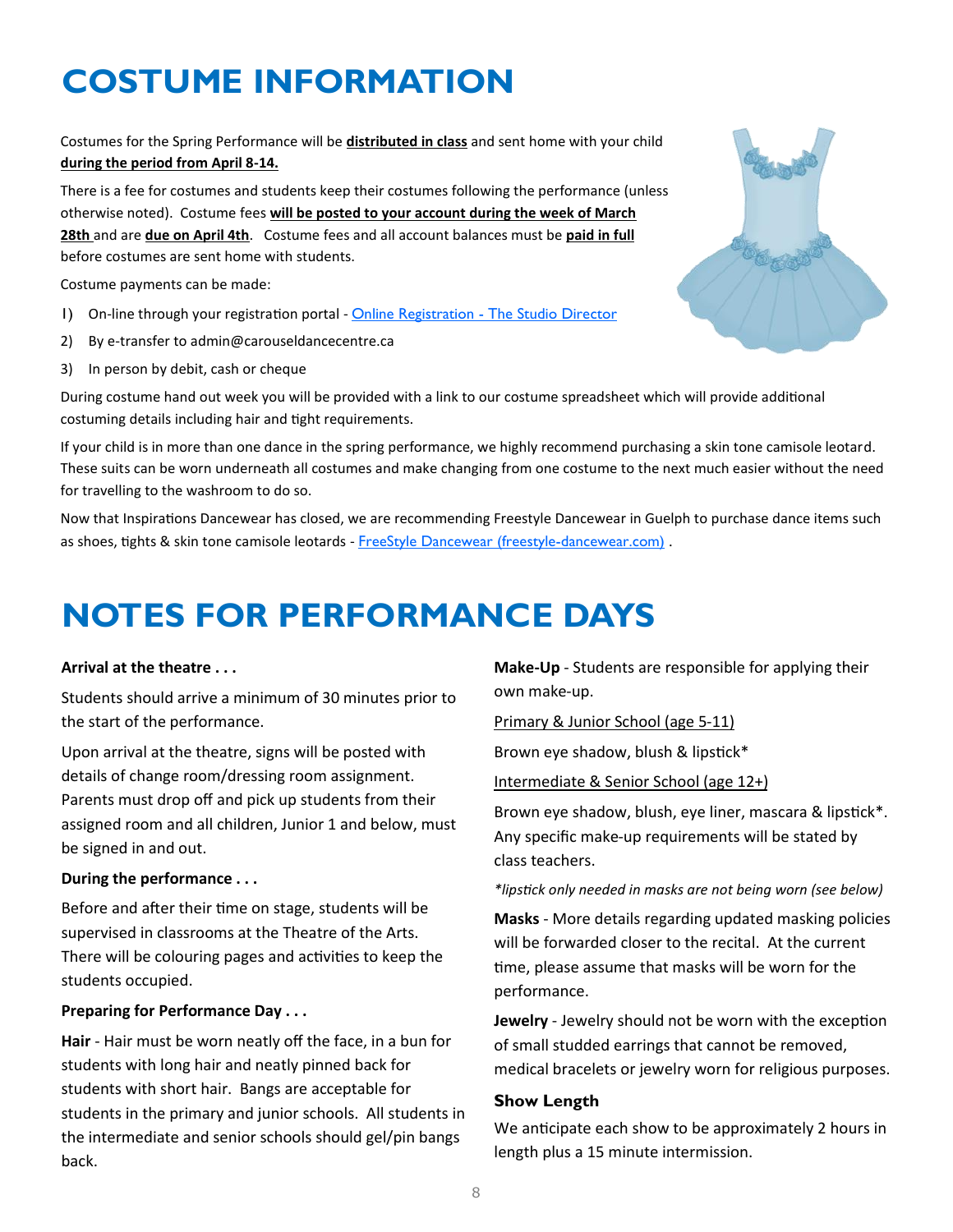### **TICKET SALES**

#### **TICKETS GO ON SALE ON MONDAY, APRIL**  for tickets purchased on-line. **11TH AT 12:00 NOON.**

You can purchase your tickets on-line, in person at the Humanities Theatre Box Office or by phone - 519-888-4908.

**BOX OFFICE** - Tickets can be purchased in person from the ticket counter. There is no convenience fee to purchase tickets in person but there will be a fee to park while you purchase your tickets. In person ticket sales do not receive any priority over online sales. Purchase speed and seat selection will be slower at the box office window than for on-line purchases.

**PHONE** - Tickets can be purchased by phone 519-888-4908. There is a \$1.13 per ticket convenience fee for tickets purchased by phone. In person sales are dealt with first followed by phone sales.

**ON-LINE** - Tickets can be purchased on-line from the convenience of your own home. The link for on-line purchase will be emailed to families prior to April 11th.

There is a \$2.23 per ticket convenience fee

There will be NO LIMIT to the number of tickets that can be purchased during the first week of ticket sales.

#### **TICKET PRICES:**

Ticket prices are \$23.50 for adults and \$13.50 for children, students and seniors. A 10% box office surcharge as well as a \$1.50 per ticket CIF fee is also added to the ticket prices making the final ticket price (before on-line and phone convenience fees) \$27.50 for adults and \$16.50 for children (age 13 and under). Funds raised from tickets is used to cover the cost of theatre rental & staffing.

**AT THE TIME OF OUR PERFORMANCE AUDIENCE MEMBERS WILL STILL BE REQUIRED TO WEAR MASKS AND TO SHOW PROOF OF VACCINATION AS PER UNIVERISTY POLICIES.**



# **GARMENT BAGS**

Perfect for storing & transporting dance costumes.

\$25+HST



Visit the Carousel Office to Purchase yours today!

#### **OTHER THINGS TO NOTE:**

- \* The Box Office is located at the Humanities Theatre in Hagey Hall, University of Waterloo
- \* The Box Office phone number is 519-888-4908
- \*Box Office hours are noon to 5:00pm Monday to Friday
- $\star$  Ticket costs are \$27.50 adults & \$16.50 children (13 years and under).
- $\star$  all 0% box office surcharge and \$1.50 CIF fee is included in the above quoted ticket prices. Online and phone sale convenience fees of \$2.23 and \$1.13 per ticket respectively are added on top of the ticket prices.
- The Box Office accepts Visa & Mastercard for phone orders & on-line orders and Visa, Mastercard, debit or cash for in-person sales.
- $\star$ Tickets are reserved seating!
- $\star$  When purchasing tickets, there are 2 short term parking spaces (max. 15 minutes) available in the loading area. Other parking is available in Lot H
- Visitor parking in Lot H is \$2.00 per hour, daily maximum of \$10.00. Evenings and weekends \$5.00. **CREDIT CARD REQUIRED AT EXIT!**